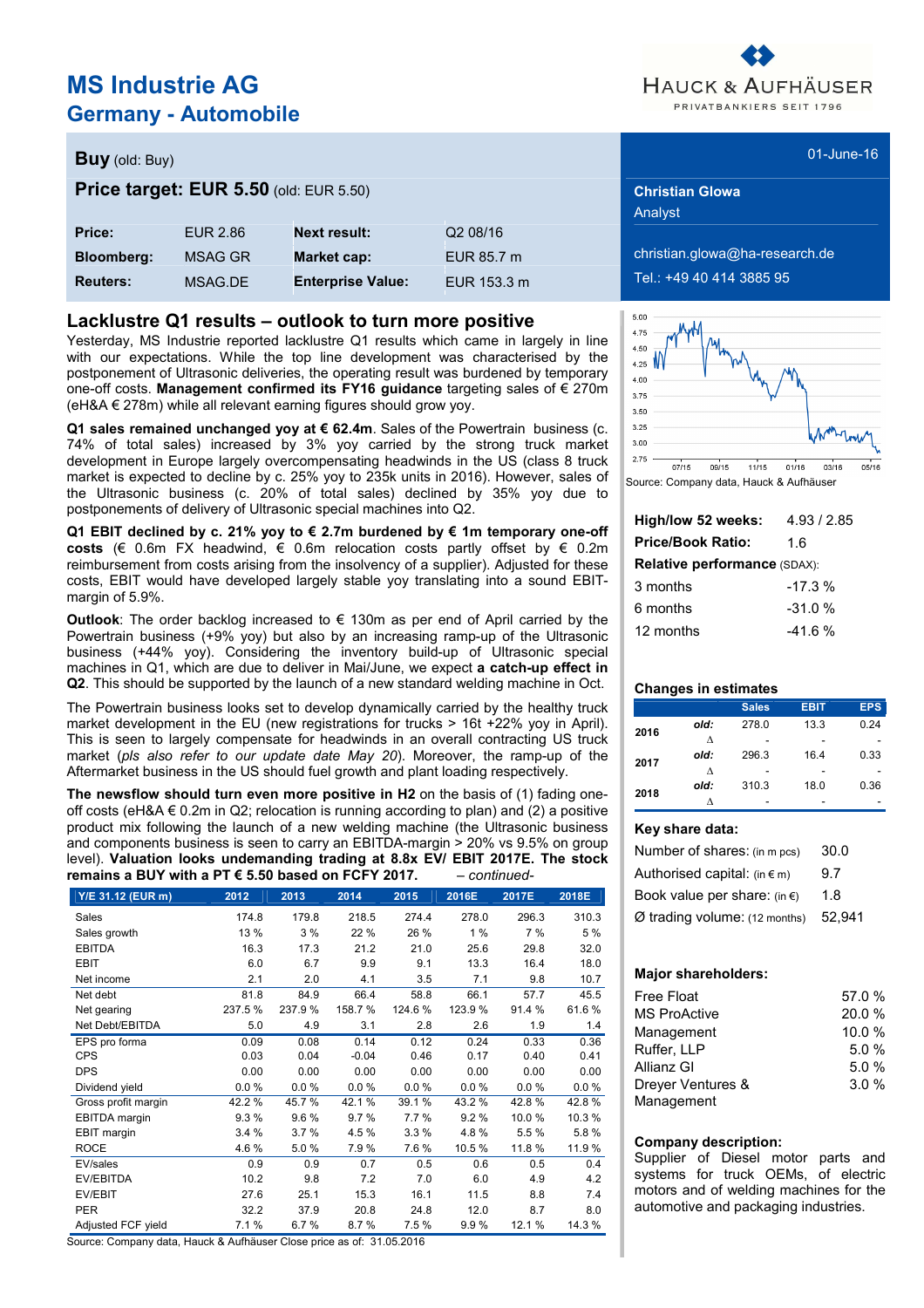| <b>MS Industrie reported</b><br>key figures (EUR m) |                 | Q1 2016 Q1 2015 | yoy                   |
|-----------------------------------------------------|-----------------|-----------------|-----------------------|
| <b>Total sales</b>                                  | 62.4            | 62.2            | 0.3%                  |
| Industrial sales*<br><b>EBITDA</b>                  | $-187.1$<br>5.9 | $-158.1$<br>6.2 | 18.3%<br>$-4.8%$      |
| EBITDA-margin                                       | 9.5%            | 10.0%           | -0.5 pp               |
| <b>EBIT</b><br>EBIT-margin                          | 2.7<br>4.3%     | 3.4<br>5.5%     | $-20.6%$<br>$-1.1$ pp |
| <b>EPS</b>                                          | 0.05            | 0.05            | $0.0$ $pp$            |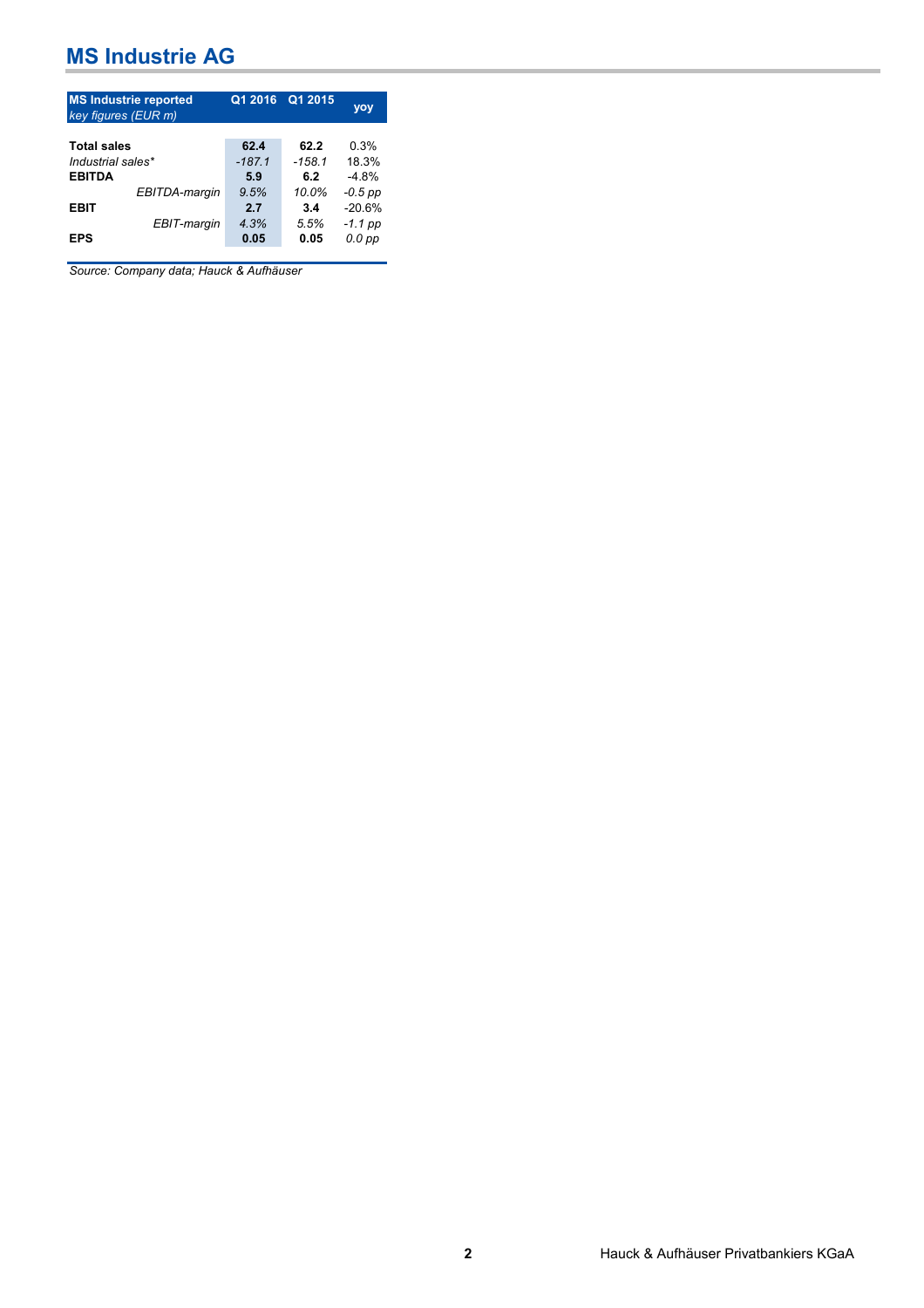## **Financials**

| Profit and loss (EUR m)                                 | 2012   | 2013   | 2014   | 2015   | 2016E  | 2017E  | 2018E  |
|---------------------------------------------------------|--------|--------|--------|--------|--------|--------|--------|
| <b>Net sales</b>                                        | 174.8  | 179.8  | 218.5  | 274.4  | 278.0  | 296.3  | 310.3  |
| Sales growth                                            | 13.3%  | 2.8%   | 21.5%  | 25.6%  | 1.3%   | 6.6%   | 4.7%   |
| Increase/decrease in finished goods and work-in-process | $-0.6$ | 2.3    | 1.8    | 2.6    | 0.0    | 0.0    | 0.0    |
| <b>Total sales</b>                                      | 174.3  | 182.1  | 220.2  | 277.1  | 278.0  | 296.3  | 310.3  |
| Other operating income                                  | 6.4    | 4.5    | 4.5    | 4.7    | 4.0    | 4.0    | 4.0    |
| Material expenses                                       | 100.7  | 98.9   | 127.4  | 168.8  | 158.0  | 169.5  | 177.4  |
| Personnel expenses                                      | 38.0   | 42.1   | 47.7   | 56.2   | 59.5   | 62.5   | 65.5   |
| Other operating expenses                                | 25.8   | 28.3   | 28.4   | 35.7   | 38.9   | 38.5   | 39.4   |
| Total operating expenses                                | 158.0  | 164.8  | 199.0  | 256.0  | 252.5  | 266.5  | 278.3  |
| <b>EBITDA</b>                                           | 16.3   | 17.3   | 21.2   | 21.0   | 25.6   | 29.8   | 32.0   |
| Depreciation                                            | 7.4    | 7.8    | 9.3    | 9.9    | 11.5   | 13.1   | 13.8   |
| <b>EBITA</b>                                            | 8.9    | 9.4    | 11.9   | 11.1   | 14.0   | 16.6   | 18.2   |
| Amortisation of goodwill                                | 0.0    | 0.0    | 0.0    | 0.0    | 0.0    | 0.0    | 0.0    |
| Amortisation of intangible assets                       | 2.3    | 2.5    | 2.0    | 2.0    | 0.7    | 0.2    | 0.2    |
| Impairment charges                                      | 0.5    | 0.3    | 0.0    | 0.0    | 0.0    | 0.0    | 0.0    |
| <b>EBIT</b>                                             | 6.0    | 6.7    | 9.9    | 9.1    | 13.3   | 16.4   | 18.0   |
| Interest income                                         | 1.4    | 0.3    | 0.3    | 1.0    | 0.0    | 0.0    | 0.0    |
| Interest expenses                                       | 6.7    | 4.6    | 4.6    | 3.8    | 3.0    | 2.0    | 2.0    |
| Other financial result                                  | 0.0    | 0.0    | 0.0    | 0.0    | 0.0    | 0.0    | 0.0    |
| Financial result                                        | $-5.3$ | $-4.3$ | $-4.3$ | $-2.8$ | $-3.0$ | $-2.0$ | $-2.0$ |
| Recurring pretax income from continuing operations      | 0.7    | 2.4    | 5.6    | 6.3    | 10.3   | 14.4   | 16.0   |
| Extraordinary income/loss                               | 0.0    | 0.0    | 0.0    | 0.0    | 0.0    | 0.0    | 0.0    |
| <b>Earnings before taxes</b>                            | 0.7    | 2.4    | 5.6    | 6.3    | 10.3   | 14.4   | 16.0   |
| Taxes                                                   | $-1.3$ | 0.2    | 1.4    | 2.9    | 3.2    | 4.6    | 5.3    |
| Net income from continuing operations                   | 2.1    | 2.3    | 4.1    | 3.4    | 7.1    | 9.8    | 10.7   |
| Result from discontinued operations (net of tax)        | 0.0    | 0.0    | 0.0    | 0.0    | 0.0    | 0.0    | 0.0    |
| Net income                                              | 2.1    | 2.3    | 4.1    | 3.4    | 7.1    | 9.8    | 10.7   |
| Minority interest                                       | 0.0    | 0.3    | 0.0    | 0.0    | 0.0    | 0.0    | 0.0    |
| Net income (net of minority interest)                   | 2.1    | 2.0    | 4.1    | 3.5    | 7.1    | 9.8    | 10.7   |
| Average number of shares                                | 29.3   | 29.5   | 30.0   | 30.0   | 30.0   | 30.0   | 30.0   |
| <b>EPS</b> reported                                     | 0.07   | 0.07   | 0.14   | 0.12   | 0.24   | 0.33   | 0.36   |

| Profit and loss (common size)                           | 2012      | 2013    | 2014     | 2015    | 2016E   | 2017E   | 2018E   |
|---------------------------------------------------------|-----------|---------|----------|---------|---------|---------|---------|
| <b>Net sales</b>                                        | 100.0%    | 100.0%  | 100.0%   | 100.0%  | 100.0%  | 100.0%  | 100.0%  |
| Increase/decrease in finished goods and work-in-process | $-0.3%$   | 1.3%    | 0.8%     | 1.0%    | 0.0%    | 0.0%    | 0.0%    |
| <b>Total sales</b>                                      | 99.7%     | 101.3%  | 100.8%   | 101.0%  | 100.0%  | 100.0%  | 100.0%  |
| Other operating income                                  | 3.7%      | 2.5%    | 2.1%     | 1.7%    | 1.4%    | 1.4%    | 1.3%    |
| Material expenses                                       | 57.6%     | 55.0%   | 58.3%    | 61.5%   | 56.8%   | 57.2%   | 57.2%   |
| Personnel expenses                                      | 21.7%     | 23.4 %  | 21.8%    | 20.5%   | 21.4 %  | 21.1%   | 21.1%   |
| Other operating expenses                                | 14.8%     | 15.7 %  | 13.0 %   | 13.0 %  | 14.0%   | 13.0 %  | 12.7 %  |
| Total operating expenses                                | 90.4%     | 91.7%   | 91.1%    | 93.3%   | 90.8%   | 90.0%   | 89.7%   |
| <b>EBITDA</b>                                           | 9.3%      | 9.6%    | 9.7%     | 7.7%    | 9.2%    | 10.0%   | 10.3%   |
| Depreciation                                            | 4.3%      | 4.4 %   | 4.3 %    | 3.6%    | 4.1%    | 4.4 %   | 4.4 %   |
| <b>EBITA</b>                                            | 5.1%      | 5.2%    | 5.5 %    | 4.0%    | 5.1 %   | 5.6%    | 5.9%    |
| Amortisation of goodwill                                | 0.0%      | 0.0%    | 0.0%     | 0.0%    | 0.0%    | 0.0%    | 0.0%    |
| Amortisation of intangible assets                       | 1.3%      | 1.4%    | 0.9%     | 0.7%    | 0.3%    | 0.1%    | 0.1%    |
| Impairment charges                                      | 0.3%      | 0.1%    | 0.0%     | 0.0%    | 0.0%    | 0.0%    | 0.0%    |
| <b>EBIT</b>                                             | 3.4%      | 3.7%    | 4.5%     | 3.3%    | 4.8%    | 5.5 %   | 5.8%    |
| Interest income                                         | 0.8%      | 0.2%    | 0.1%     | 0.4%    | 0.0%    | 0.0%    | 0.0%    |
| Interest expenses                                       | 3.8%      | 2.5%    | 2.1%     | 1.4%    | 1.1%    | 0.7%    | 0.6%    |
| Other financial result                                  | 0.0%      | 0.0%    | 0.0%     | 0.0%    | 0.0%    | 0.0%    | 0.0%    |
| <b>Financial result</b>                                 | $-3.0%$   | $-2.4%$ | $-2.0%$  | $-1.0%$ | $-1.1%$ | $-0.7%$ | $-0.6%$ |
| Recurring pretax income from continuing operations      | 0.4%      | 1.4%    | 2.6%     | 2.3%    | 3.7%    | 4.9%    | 5.2%    |
| Extraordinary income/loss                               | 0.0%      | 0.0%    | $0.0 \%$ | 0.0%    | 0.0%    | 0.0%    | 0.0%    |
| <b>Earnings before taxes</b>                            | 0.4%      | 1.4%    | 2.6%     | 2.3%    | 3.7%    | 4.9%    | 5.2%    |
| Tax rate                                                | $-177.6%$ | 6.5%    | 25.8%    | 45.3%   | 31.0%   | 32.0%   | 33.0%   |
| Net income from continuing operations                   | 1.2%      | 1.3%    | 1.9%     | 1.3%    | 2.6%    | 3.3%    | 3.5%    |
| Income from discontinued operations (net of tax)        | 0.0%      | 0.0%    | $0.0 \%$ | 0.0%    | 0.0%    | 0.0%    | 0.0%    |
| <b>Net income</b>                                       | 1.2%      | 1.3%    | 1.9%     | 1.3%    | 2.6%    | 3.3%    | 3.5%    |
| Minority interest                                       | 0.0%      | 0.2%    | $0.0 \%$ | 0.0%    | 0.0%    | 0.0%    | 0.0%    |
| Net income (net of minority interest)                   | 1.2%      | 1.1%    | 1.9%     | 1.3%    | 2.6%    | 3.3%    | 3.5%    |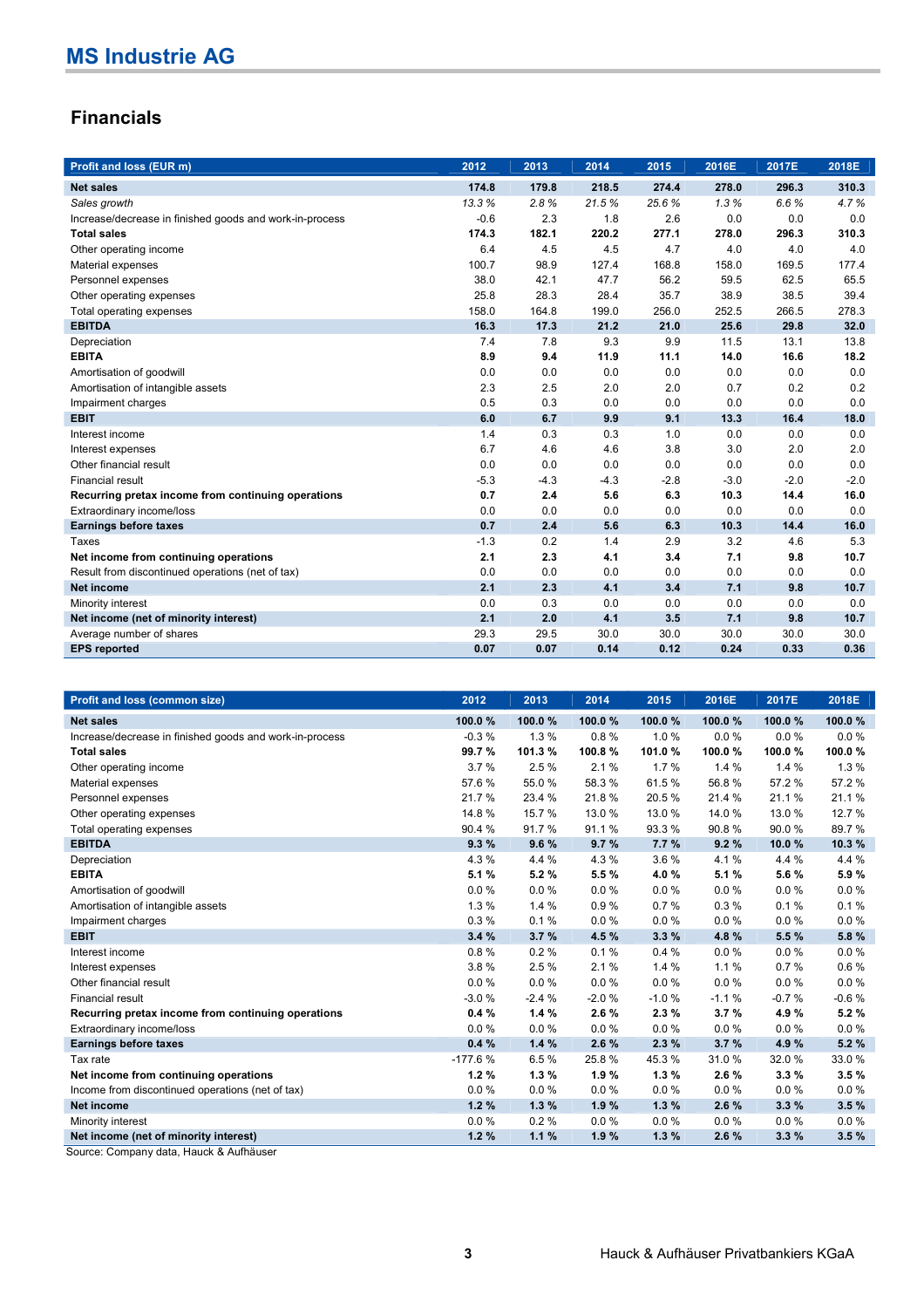| <b>Balance sheet (EUR m)</b>                              | 2012  | 2013  | 2014  | 2015  | 2016E | 2017E | 2018E |
|-----------------------------------------------------------|-------|-------|-------|-------|-------|-------|-------|
| Intangible assets                                         | 7.7   | 6.2   | 4.6   | 4.2   | 3.5   | 3.3   | 3.1   |
| Property, plant and equipment                             | 63.1  | 61.8  | 48.4  | 58.4  | 66.8  | 66.7  | 62.9  |
| <b>Financial assets</b>                                   | 14.3  | 23.2  | 16.1  | 14.4  | 14.4  | 14.4  | 14.4  |
| <b>FIXED ASSETS</b>                                       | 85.1  | 91.1  | 69.1  | 77.0  | 84.7  | 84.4  | 80.4  |
| Inventories                                               | 23.7  | 28.4  | 31.8  | 39.8  | 40.3  | 42.9  | 45.0  |
| Accounts receivable                                       | 22.7  | 23.1  | 27.0  | 25.5  | 30.5  | 32.5  | 34.0  |
| Other current assets                                      | 10.4  | 8.5   | 6.1   | 4.2   | 4.2   | 4.2   | 4.2   |
| Liquid assets                                             | 10.5  | 3.6   | 3.5   | 2.4   | 1.3   | 11.7  | 23.9  |
| Deferred taxes                                            | 1.0   | 0.6   | 0.9   | 0.8   | 0.8   | 0.8   | 0.8   |
| Deferred charges and prepaid expenses                     | 0.0   | 0.0   | 0.0   | 0.0   | 0.0   | 0.0   | 0.0   |
| <b>CURRENT ASSETS</b>                                     | 68.2  | 64.3  | 69.2  | 72.6  | 77.1  | 92.1  | 107.8 |
| <b>TOTAL ASSETS</b>                                       | 153.3 | 155.5 | 138.3 | 149.6 | 161.8 | 176.5 | 188.3 |
| <b>SHAREHOLDERS EQUITY</b>                                | 34.4  | 35.7  | 41.8  | 47.2  | 53.3  | 63.1  | 73.9  |
| <b>MINORITY INTEREST</b>                                  | 1.3   | 0.9   | 0.0   | 0.0   | 0.0   | 0.0   | 0.0   |
| Long-term debt                                            | 76.0  | 74.9  | 59.2  | 52.0  | 46.2  | 48.2  | 48.2  |
| Provisions for pensions and similar obligations           | 0.0   | 0.0   | 0.0   | 1.6   | 1.6   | 1.6   | 1.6   |
| Other provisions                                          | 7.0   | 9.1   | 5.8   | 11.4  | 11.4  | 11.4  | 11.4  |
| <b>Non-current liabilities</b>                            | 83.0  | 84.0  | 64.9  | 64.9  | 59.2  | 61.2  | 61.2  |
| short-term liabilities to banks                           | 16.2  | 13.6  | 10.7  | 9.2   | 21.2  | 21.2  | 21.2  |
| Accounts payable                                          | 10.3  | 14.2  | 11.3  | 19.1  | 19.0  | 21.9  | 23.0  |
| Advance payments received on orders                       | 0.0   | 0.0   | 0.0   | 0.0   | 0.0   | 0.0   | 0.0   |
| Other liabilities (incl. from lease and rental contracts) | 6.5   | 5.9   | 8.2   | 6.4   | 6.4   | 6.4   | 6.4   |
| Deferred taxes                                            | 1.6   | 1.1   | 1.3   | 2.7   | 2.7   | 2.7   | 2.7   |
| Deferred income                                           | 0.0   | 0.0   | 0.0   | 0.0   | 0.0   | 0.0   | 0.0   |
| <b>Current liabilities</b>                                | 34.6  | 34.9  | 31.5  | 37.4  | 49.3  | 52.2  | 53.3  |
| <b>TOTAL LIABILITIES AND SHAREHOLDERS EQUITY</b>          | 153.3 | 155.5 | 138.3 | 149.6 | 161.8 | 176.5 | 188.3 |

| <b>Balance sheet (common size)</b>                        | 2012   | 2013   | 2014   | 2015   | 2016E  | 2017E  | 2018E  |
|-----------------------------------------------------------|--------|--------|--------|--------|--------|--------|--------|
| Intangible assets                                         | 5.0%   | 4.0%   | 3.3%   | 2.8%   | 2.1%   | 1.8%   | 1.6%   |
| Property, plant and equipment                             | 41.2%  | 39.7 % | 35.0%  | 39.0%  | 41.3%  | 37.8%  | 33.4 % |
| Financial assets                                          | 9.3%   | 14.9 % | 11.6 % | 9.7%   | 8.9%   | 8.2%   | 7.7%   |
| <b>FIXED ASSETS</b>                                       | 55.5 % | 58.6%  | 50.0%  | 51.5%  | 52.4 % | 47.8%  | 42.7 % |
| Inventories                                               | 15.5 % | 18.3 % | 23.0%  | 26.6%  | 24.9%  | 24.3%  | 23.9%  |
| Accounts receivable                                       | 14.8%  | 14.9%  | 19.5 % | 17.1 % | 18.8%  | 18.4 % | 18.1%  |
| Other current assets                                      | 6.8%   | 5.5%   | 4.4 %  | 2.8%   | 2.6 %  | 2.4%   | 2.2%   |
| Liquid assets                                             | 6.8%   | 2.3%   | 2.5%   | 1.6%   | 0.8%   | 6.6%   | 12.7%  |
| Deferred taxes                                            | 0.6%   | 0.4%   | 0.6%   | 0.5%   | 0.5%   | 0.5%   | 0.4%   |
| Deferred charges and prepaid expenses                     | 0.0%   | 0.0%   | 0.0%   | 0.0%   | 0.0%   | 0.0%   | 0.0%   |
| <b>CURRENT ASSETS</b>                                     | 44.5 % | 41.4 % | 50.0%  | 48.6%  | 47.6%  | 52.2 % | 57.3 % |
| <b>TOTAL ASSETS</b>                                       | 100.0% | 100.0% | 100.0% | 100.0% | 100.0% | 100.0% | 100.0% |
| <b>SHAREHOLDERS EQUITY</b>                                | 22.5 % | 23.0 % | 30.3 % | 31.6 % | 33.0 % | 35.8%  | 39.2 % |
| <b>MINORITY INTEREST</b>                                  | 0.8%   | 0.6%   | 0.0%   | 0.0%   | 0.0%   | 0.0%   | 0.0%   |
| Long-term debt                                            | 49.6%  | 48.2%  | 42.8%  | 34.8%  | 28.6%  | 27.3%  | 25.6%  |
| Provisions for pensions and similar obligations           | 0.0%   | 0.0%   | 0.0%   | 1.1%   | 1.0%   | 0.9%   | 0.8%   |
| Other provisions                                          | 4.6%   | 5.8%   | 4.2%   | 7.6%   | 7.0 %  | 6.4 %  | 6.0%   |
| <b>Non-current liabilities</b>                            | 54.1 % | 54.0%  | 47.0%  | 43.4 % | 36.6%  | 34.7%  | 32.5 % |
| short-term liabilities to banks                           | 10.6%  | 8.8%   | 7.7%   | 6.2%   | 13.1 % | 12.0%  | 11.3 % |
| Accounts payable                                          | 6.7%   | 9.1%   | 8.2%   | 12.8%  | 11.8%  | 12.4 % | 12.2 % |
| Advance payments received on orders                       | 0.0%   | 0.0%   | 0.0%   | 0.0%   | 0.0%   | 0.0%   | 0.0%   |
| Other liabilities (incl. from lease and rental contracts) | 4.3%   | 3.8%   | 5.9%   | 4.3%   | 4.0%   | 3.6%   | 3.4%   |
| Deferred taxes                                            | 1.0%   | 0.7%   | 1.0%   | 1.8%   | 1.6%   | 1.5%   | 1.4%   |
| Deferred income                                           | 0.0%   | 0.0%   | 0.0%   | 0.0%   | 0.0%   | 0.0%   | 0.0%   |
| <b>Current liabilities</b>                                | 22.6%  | 22.4 % | 22.8%  | 25.0%  | 30.5%  | 29.6%  | 28.3%  |
| <b>TOTAL LIABILITIES AND SHAREHOLDERS EQUITY</b>          | 100.0% | 100.0% | 100.0% | 100.0% | 100.0% | 100.0% | 100.0% |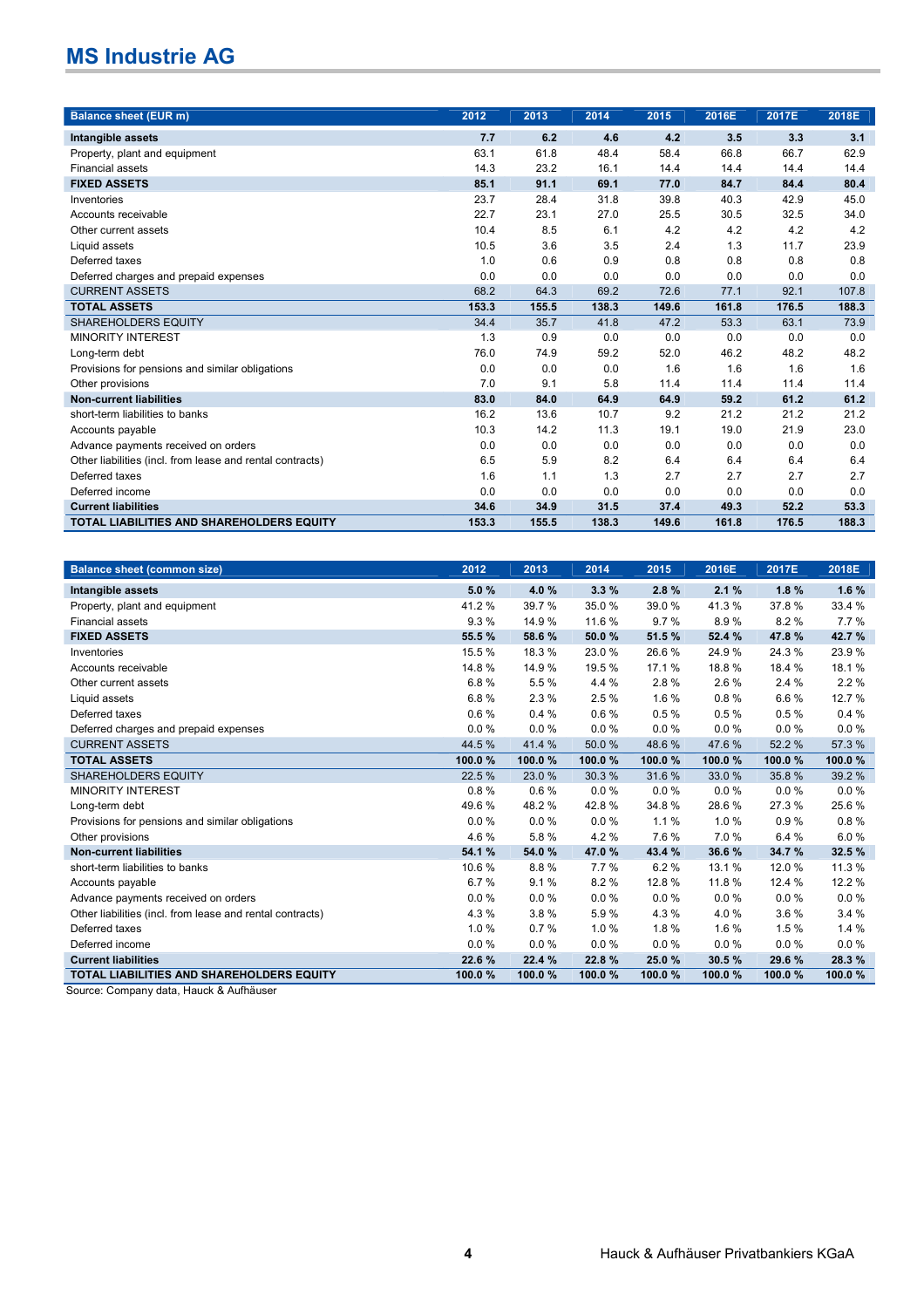| Cash flow statement (EUR m)                                               | 2012    | 2013    | 2014   | 2015    | 2016E   | 2017E   | 2018E   |
|---------------------------------------------------------------------------|---------|---------|--------|---------|---------|---------|---------|
| Net profit/loss                                                           | 2.1     | 2.3     | 4.1    | 3.4     | 7.1     | 9.8     | 10.7    |
| Depreciation of fixed assets (incl. leases)                               | 7.4     | 7.8     | 9.3    | 9.9     | 11.5    | 13.1    | 13.8    |
| Amortisation of goodwill                                                  | 0.0     | 0.0     | 0.0    | 0.0     | 0.0     | 0.0     | 0.0     |
| Amortisation of intangible assets                                         | 2.3     | 2.5     | 2.0    | 2.0     | 0.7     | 0.2     | 0.2     |
| Others                                                                    | $-1.0$  | 0.3     | $-1.7$ | 5.5     | 0.0     | 0.0     | 0.0     |
| Cash flow from operations before changes in w/c                           | 10.8    | 12.9    | 13.7   | 20.8    | 19.4    | 23.1    | 24.7    |
| Increase/decrease in inventory                                            | $-0.7$  | $-2.9$  | $-3.4$ | $-8.0$  | $-0.5$  | $-2.6$  | $-2.0$  |
| Increase/decrease in accounts receivable                                  | 0.0     | 0.0     | $-3.9$ | 1.5     | $-5.0$  | $-2.0$  | $-1.5$  |
| Increase/decrease in accounts payable                                     | $-2.5$  | $-1.8$  | 0.4    | 7.8     | $-0.1$  | 2.9     | 1.0     |
| Increase/decrease in other working capital positions                      | 0.0     | 0.0     | 0.0    | 0.0     | 0.0     | 0.0     | 0.0     |
| Increase/decrease in working capital                                      | $-3.3$  | $-4.6$  | $-6.9$ | 1.3     | $-5.6$  | $-1.8$  | $-2.5$  |
| Cash flow from operating activities                                       | 7.6     | 8.2     | 6.8    | 22.2    | 13.8    | 21.4    | 22.2    |
| <b>CAPEX</b>                                                              | 17.2    | 7.5     | 5.6    | 19.8    | 20.0    | 13.0    | 10.0    |
| Payments for acquisitions                                                 | 0.0     | 0.0     | $-0.1$ | 0.0     | 0.0     | 0.0     | 0.0     |
| <b>Financial investments</b>                                              | 0.0     | 4.3     | 0.1    | 0.0     | 0.0     | 0.0     | 0.0     |
| Income from asset disposals                                               | 1.4     | 0.5     | 5.2    | 0.3     | 0.0     | 0.0     | 0.0     |
| Cash flow from investing activities                                       | $-15.9$ | $-11.3$ | $-0.4$ | $-19.5$ | $-20.0$ | $-13.0$ | $-10.0$ |
| Cash flow before financing                                                | $-8.4$  | $-3.0$  | 6.4    | 2.7     | $-6.2$  | 8.4     | 12.2    |
| Increase/decrease in debt position                                        | 14.2    | $-3.7$  | $-6.6$ | $-8.7$  | 6.2     | 2.0     | 0.0     |
| Purchase of own shares                                                    | 0.0     | 0.0     | 0.0    | 0.0     | 0.0     | 0.0     | 0.0     |
| Capital measures                                                          | 0.0     | 0.0     | 0.0    | 0.0     | 0.0     | 0.0     | 0.0     |
| Dividends paid                                                            | 0.0     | 0.0     | 0.0    | 0.0     | 0.0     | 0.0     | 0.0     |
| <b>Others</b>                                                             | $-0.1$  | 0.0     | 0.0    | 4.9     | 0.0     | 0.0     | 0.0     |
| Effects of exchange rate changes on cash                                  | $-0.4$  | $-0.1$  | 0.1    | $-1.1$  | 0.0     | 0.0     | 0.0     |
| Cash flow from financing activities                                       | 14.1    | $-3.7$  | $-6.6$ | $-3.8$  | 6.2     | 2.0     | 0.0     |
| Increase/decrease in liquid assets                                        | 5.4     | $-6.8$  | $-0.1$ | $-2.2$  | 0.0     | 10.4    | 12.2    |
| Liquid assets at end of period<br>Source: Company data, Hauck & Aufbäuser | 10.5    | 3.6     | 3.5    | 1.3     | 1.3     | 11.7    | 23.9    |

Source: Company data, Hauck & Aufhäuser

| 2012     | 2013     | 2014 | 2015 | 2016E | 2017E | 2018E |
|----------|----------|------|------|-------|-------|-------|
| 88.0     | 96.2     | 0.0  | 0.0  | 0.0   | 0.0   | 0.0   |
| 12.3 %   | 9.3%     | n/a  | n/a  | n/a   | n/a   | n/a   |
| 9.4      | 11.4     | 0.0  | 0.0  | 0.0   | 0.0   | 0.0   |
| $-39.4%$ | 20.6%    | n/a  | n/a  | n/a   | n/a   | n/a   |
| 74.1     | 66.1     | 0.0  | 0.0  | 0.0   | 0.0   | 0.0   |
| 33.1 %   | $-10.8%$ | n/a  | n/a  | n/a   | n/a   | n/a   |
| 0.9      | 0.2      | 0.0  | 0.0  | 0.0   | 0.0   | 0.0   |
| 796.2%   | $-76.0%$ | n/a  | n/a  | n/a   | n/a   | n/a   |
| 2.4      | 5.9      | 0.0  | 0.0  | 0.0   | 0.0   | 0.0   |
| $-48.0%$ | 143.2 %  | n/a  | n/a  | n/a   | n/a   | n/a   |
| 174.8    | 179.8    | 0.0  | 0.0  | 0.0   | 0.0   | 0.0   |
| 13.3 %   | 2.8%     | n/a  | n/a  | n/a   | n/a   | n/a   |
|          |          |      |      |       |       |       |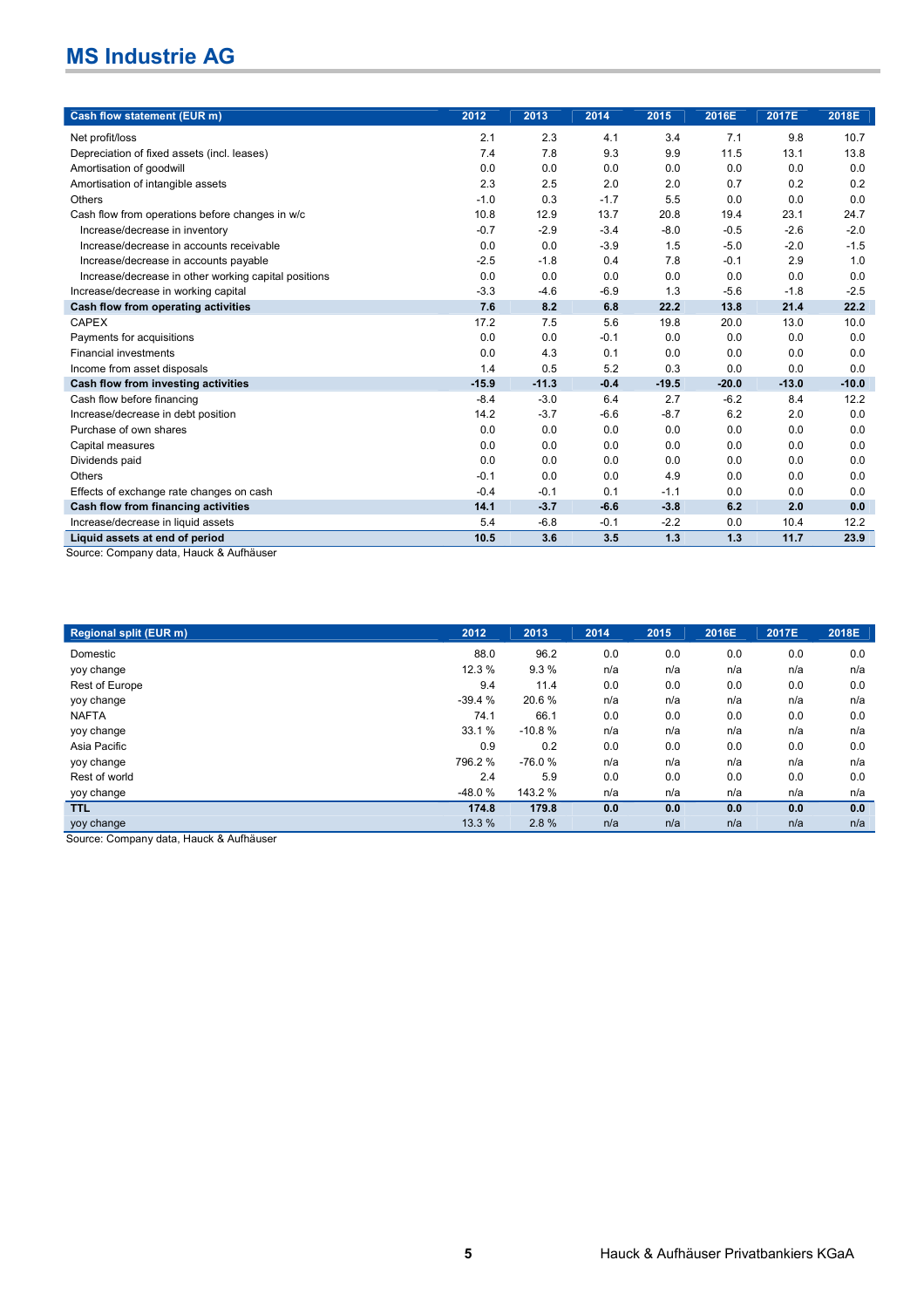| Key ratios (EUR m)                   | 2012     | 2013    | 2014   | 2015     | 2016E    | 2017E    | 2018E    |
|--------------------------------------|----------|---------|--------|----------|----------|----------|----------|
| P&L growth analysis                  |          |         |        |          |          |          |          |
| Sales growth                         | 13.3 %   | 2.8%    | 21.5%  | 25.6%    | 1.3%     | 6.6%     | 4.7%     |
| EBITDA growth                        | $-22.2%$ | 6.1%    | 22.7 % | $-0.9%$  | 21.7%    | 16.3%    | 7.5 %    |
| EBIT growth                          | $-34.4%$ | 11.8%   | 47.3%  | $-8.2%$  | 46.7%    | 23.1%    | 9.7%     |
| EPS growth                           | $-1.8%$  | $-2.1%$ | 96.6%  | $-16.2%$ | 106.4 %  | 37.4 %   | 9.4%     |
| <b>Efficiency</b>                    |          |         |        |          |          |          |          |
| Total operating costs / sales        | 90.4%    | 91.7%   | 91.1%  | 93.3%    | 90.8%    | 90.0%    | 89.7%    |
| Sales per employee                   | 177.5    | 173.9   | 203.8  | 245.6    | 243.0    | 259.0    | 271.3    |
| EBITDA per employee                  | 16.5     | 16.7    | 19.8   | 18.8     | 22.4     | 26.0     | 28.0     |
| <b>Balance sheet analysis</b>        |          |         |        |          |          |          |          |
| Avg. working capital / sales         | 20.7%    | 20.4 %  | 19.4 % | 17.1%    | 17.6%    | 17.8%    | 17.6%    |
| Inventory turnover (sales/inventory) | 7.4      | 6.3     | 6.9    | 6.9      | 6.9      | 6.9      | 6.9      |
| Trade debtors in days of sales       | 47.4     | 46.9    | 45.1   | 33.9     | 40.0     | 40.0     | 40.0     |
| A/P turnover [(A/P*365)/sales]       | 21.5     | 28.8    | 18.9   | 25.5     | 25.0     | 27.0     | 27.0     |
| Cash conversion cycle (days)         | 96.1     | 99.4    | 103.8  | 78.5     | 89.1     | 85.3     | 85.3     |
| <b>Cash flow analysis</b>            |          |         |        |          |          |          |          |
| Free cash flow                       | $-9.7$   | 0.7     | 1.2    | 2.4      | $-6.2$   | 8.4      | 12.2     |
| Free cash flow/sales                 | $-5.5%$  | 0.4%    | 0.5%   | 0.9%     | $-2.2%$  | 2.8%     | 3.9%     |
| FCF / net profit                     | -463.6%  | 35.3%   | 28.7%  | 69.8%    | $-87.0%$ | 85.4 %   | 113.3 %  |
| Capex / depn                         | 176.9%   | 114.6 % | 50.7%  | 165.9%   | 163.5%   | 97.5%    | 71.6%    |
| Capex / maintenance capex            | 272.7%   | 113.0 % | 71.4 % | 236.9%   | 233.5%   | 139.3 %  | 102.3%   |
| Capex / sales                        | 9.9%     | 6.6%    | 2.6%   | 7.2%     | 7.2%     | 4.4 %    | 3.2%     |
| <b>Security</b>                      |          |         |        |          |          |          |          |
| Net debt                             | 81.8     | 84.9    | 66.4   | 58.8     | 66.1     | 57.7     | 45.5     |
| Net Debt/EBITDA                      | 5.0      | 4.9     | 3.1    | 2.8      | 2.6      | 1.9      | 1.4      |
| Net debt / equity                    | 2.4      | 2.4     | 1.6    | $1.2$    | 1.2      | 0.9      | 0.6      |
| Interest cover                       | 0.9      | 1.5     | 2.2    | 2.4      | 4.4      | 8.2      | 9.0      |
| Dividend payout ratio                | 0.0 %    | 0.0%    | 0.0%   | 0.0%     | 0.0%     | $0.0 \%$ | $0.0 \%$ |
| <b>Asset utilisation</b>             |          |         |        |          |          |          |          |
| Capital employed turnover            | 1.3      | 1.3     | 1.9    | 2.3      | 2.1      | 2.0      | 2.0      |
| Operating assets turnover            | 1.8      | 1.8     | 2.3    | 2.6      | 2.3      | 2.5      | 2.6      |
| Plant turnover                       | 2.8      | 2.9     | 4.5    | 4.7      | 4.2      | 4.4      | 4.9      |
| Inventory turnover (sales/inventory) | 7.4      | 6.3     | 6.9    | 6.9      | 6.9      | 6.9      | 6.9      |
| <b>Returns</b>                       |          |         |        |          |          |          |          |
| <b>ROCE</b>                          | 4.6%     | 5.0%    | 7.9%   | 7.6%     | 10.5 %   | 11.8 %   | 11.9 %   |
| <b>ROE</b>                           | 6.1%     | 5.5%    | 9.9%   | 7.3%     | 13.4 %   | 15.5 %   | 14.5 %   |
| Other                                |          |         |        |          |          |          |          |
| Interest paid / avg. debt            | 7.8%     | 5.1%    | 5.8%   | 5.8%     | 4.7%     | 2.9%     | 2.9%     |
| No. employees (average)              | 985      | 1034    | 1072   | 1118     | 1144     | 1144     | 1144     |
| Number of shares                     | 29.3     | 29.5    | 30.0   | 30.0     | 30.0     | 30.0     | 30.0     |
| <b>DPS</b>                           | 0.0      | 0.0     | 0.0    | 0.0      | 0.0      | 0.0      | 0.0      |
| EPS reported                         | 0.07     | 0.07    | 0.14   | 0.12     | 0.24     | 0.33     | 0.36     |
| <b>Valuation ratios</b>              |          |         |        |          |          |          |          |
| P/BV                                 | 2.4      | 2.4     | 2.0    | 1.8      | 1.6      | 1.4      | 1.2      |
| EV/sales                             | 0.9      | 0.9     | 0.7    | 0.5      | 0.6      | 0.5      | 0.4      |
| <b>EV/EBITDA</b>                     | 10.2     | 9.8     | 7.2    | 7.0      | 6.0      | 4.9      | 4.2      |
| EV/EBITA                             | 18.8     | 17.9    | 12.8   | 13.2     | 10.9     | 8.7      | 7.3      |
| EV/EBIT                              | 27.6     | 25.1    | 15.3   | 16.1     | 11.5     | 8.8      | 7.4      |
| EV/FCF                               | $-17.1$  | 242.7   | 128.6  | 60.5     | $-24.7$  | 17.3     | 10.9     |
| Adjusted FCF yield                   | 7.1%     | 6.7%    | 8.7%   | 7.5 %    | 9.9%     | 12.1%    | 14.3 %   |
| Dividend yield                       | 0.0%     | 0.0%    | 0.0%   | 0.0%     | 0.0%     | 0.0%     | 0.0%     |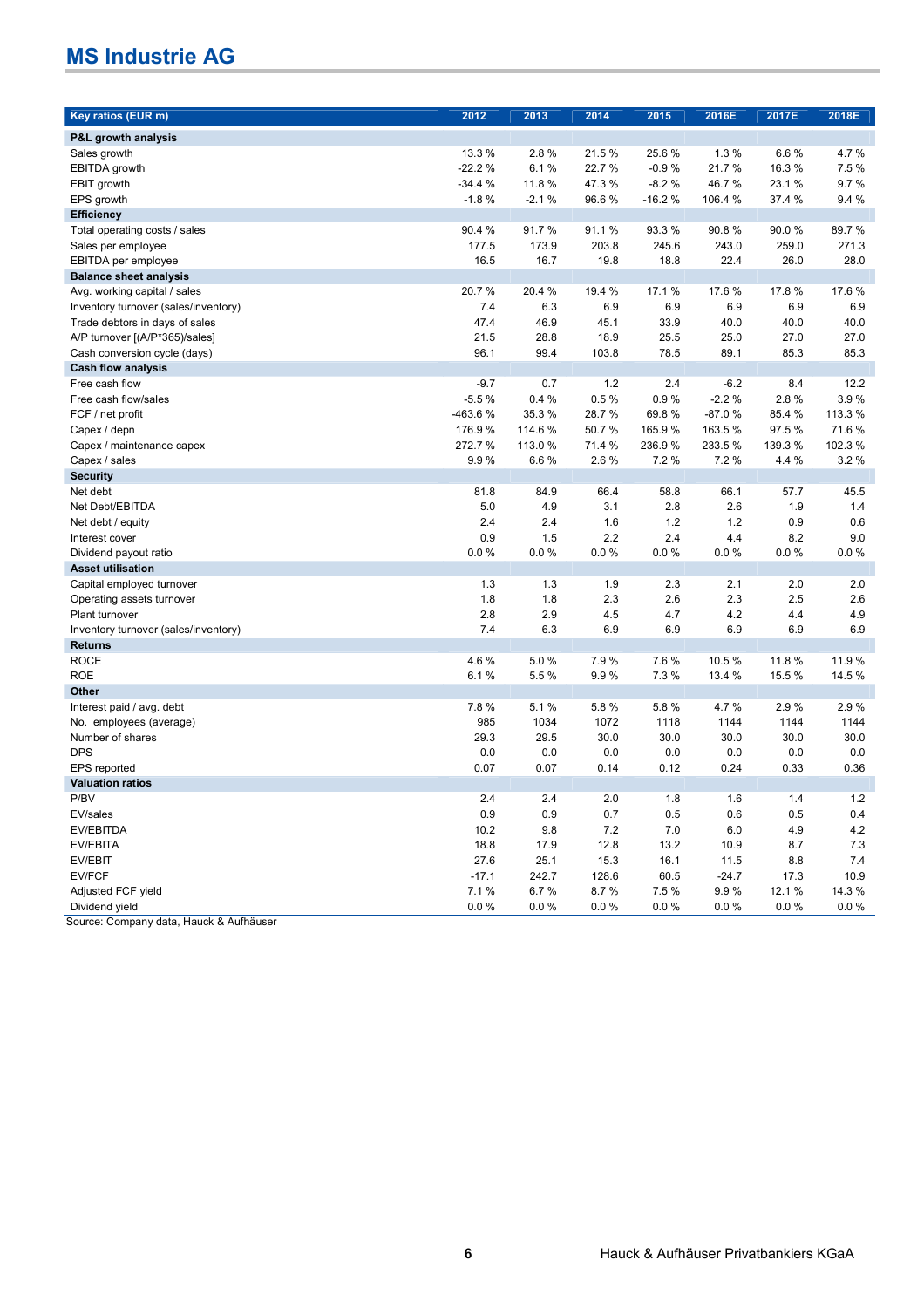## **Disclosures regarding research publications of Hauck & Aufhäuser Privatbankiers KGaA pursuant to section 34b of the German Securities Trading Act (WpHG) and the regulations of the German Financial Analysis Ordinance (FinAnV)**

Pursuant to section 34b of the German Securities Trading Act (WpHG) and section 5 of the Financial Analysis Ordinance (FinAnV) a research report has to point out possible conflicts of interest in connection with the analysed company. A conflict of interest is presumed to exist in particular if Hauck & Aufhäuser Privatbankiers KGaA

- (1) or its affiliate(s) was, within the past twelve months, a member in a consortium that acquired the financial instruments of the analysed company,
- (2) has entered into an agreement on the production of the research report with the analysed company,
- (3) or its affiliate(s) has, within the past twelve months, been party to an agreement on the provision of investment banking services with the analysed company or have received services or a promise of services under the term of such an agreement,
- (4) or its affiliate(s) holds 5% or more of the share capital of the analysed company,
- (5) or its affiliate(s) regularly holds a trading position in shares of the analysed company or derivatives thereof,
- (6) or its affiliate(s) manages the financial instruments of the analysed company on the basis of an existing contractual relationship,
- (7) or the analyst has any other significant financial interests relating to the analysed company such as, for example, exercising mandates in the interest of the analysed company.
- (8) The research report has been made available to the company prior to its publication. Thereafter, only factual changes have been made to the report.

#### **Conflicts of interest that existed at the time when this research report was published**:

| Company         | <b>Disclosure</b> |
|-----------------|-------------------|
| MS Industrie AG |                   |

#### **Historical target price and rating changes for MS Industrie AG in the last 12 months**



| Buv  | 59.54 % | 100.00 %  |
|------|---------|-----------|
| Sell | 9.92%   | $0.00\%$  |
| Hold | 30.53 % | $0.00 \%$ |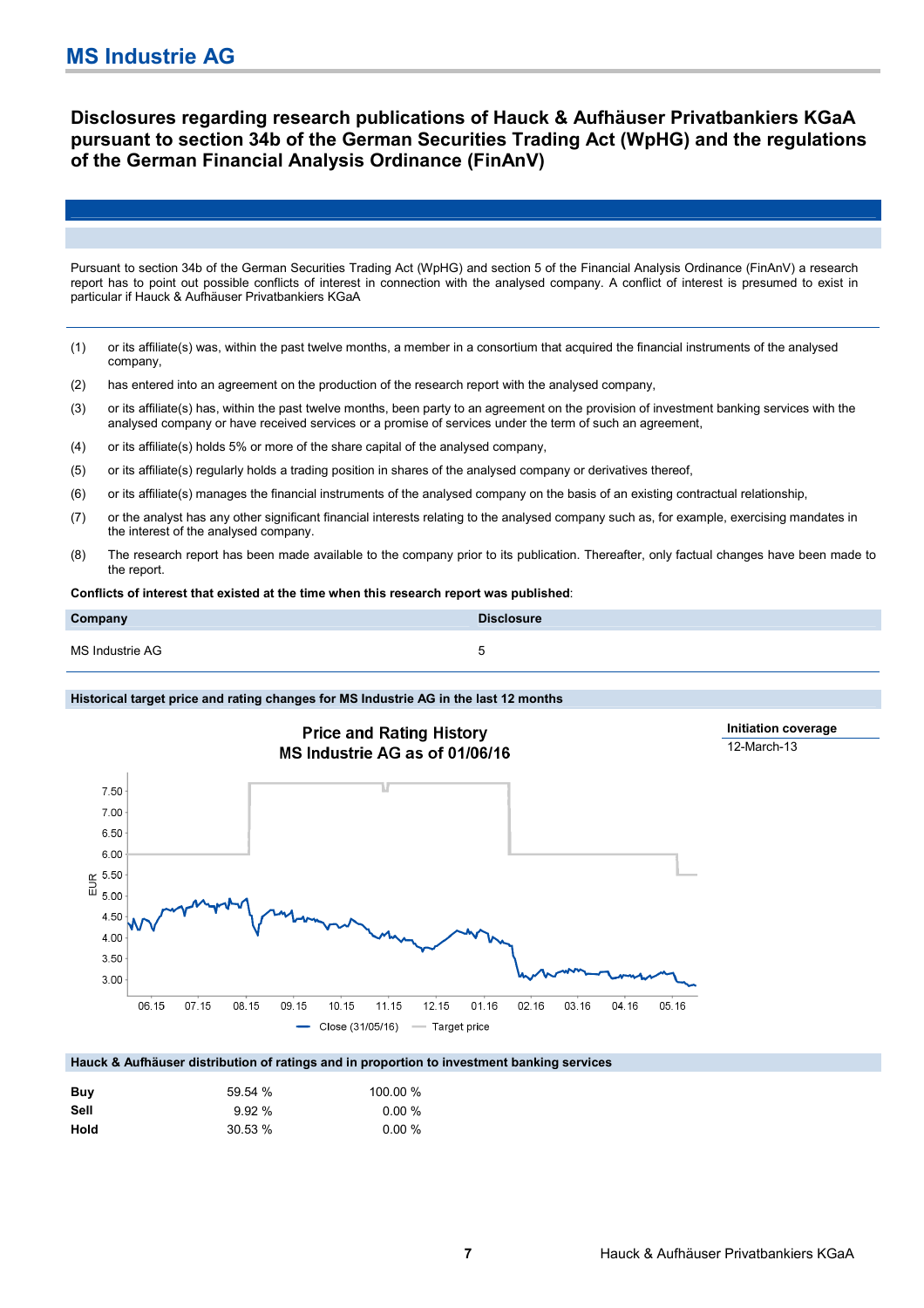#### **1. General Information/Liabilities**

This research report has been produced for the information purposes of institutional investors only, and is not in any way a recommendation, offer or solicitation to buy or sell the financial instruments mentioned herein. The document is confidential and is made available by Hauck & Aufhäuser Privatbankiers KGaA, exclusively to selected recipients [in DE, GB, FR, CH, US, Scandinavia, and Benelux or, in individual cases, also in other countries]. A distribution to private investors in the sense of the German Securities Trading Act (WpHG) is excluded. It is not allowed to pass the research report on to persons other than the intended recipient without the permission of Hauck & Aufhäuser Privatbankiers KGaA. Reproduction of this document, in whole or in part, is not permitted without prior permission Hauck & Aufhäuser Privatbankiers KGaA. All rights reserved.

Under no circumstances shall Hauck & Aufhäuser Privatbankiers KGaA , any of its employees involved in the preparation, have any liability for possible errors or incompleteness of the information included in this research report – neither in relation to indirect or direct nor consequential damages. Liability for damages arising either directly or as a consequence of the use of information, opinions and estimates is also excluded. Past performance of a financial instrument is not necessarily indicative of future performance.

#### **2. Responsibilities**

This research report was prepared by the research analyst named on the front page (the "Producer"). The Producer is solely responsible for the views and estimates expressed in this report. The report has been prepared independently.

The content of the research report was not influenced by the issuer of the analysed financial instrument at any time. It may be possible that parts of the research report were handed out to the issuer for information purposes prior to the publication without any major amendments being made thereafter.

#### **3. Organisational Requirements**

Hauck & Aufhäuser Privatbankiers KGaA took internal organisational and regulative precautions to avoid or accordingly disclose possible conflicts of interest in connection with the preparation and distribution of the research report. All members of Hauck & Aufhäuser Privatbankiers KGaA involved in the preparation of the research report are subject to internal compliance regulations.

No part of the Producer's compensation is directly or indirectly related to the preparation of this financial analysis.

#### **4. Information Concerning the Methods of Valuation/Update**

The determination of the fair value per share, i.e. the price target, and the resultant rating is done on the basis of the adjusted free cash flow (adj. FCF) method and on the basis of the discounted cash flow – DCF model. Furthermore, a peer group comparison is made.

The adj. FCF method is based on the assumption that investors purchase assets only at a price (enterprise value) at which the operating cash flow return after taxes on this investment exceeds their opportunity costs in the form of a hurdle rate of 7.5%. The operating cash flow is calculated as EBITDA less maintenance capex and taxes.

Within the framework of the DCF approach, the future free cash flows are calculated initially on the basis of a fictitious capital structure of 100% equity, i.e. interest and repayments on debt capital are not factored in initially. The adjustment towards the actual capital structure is done by discounting the calculated free cash flows with the weighted average cost of capital (WACC), which takes into account both the cost of equity capital and the cost of debt. After discounting, the calculated total enterprise value is reduced by the interest-bearing debt capital in order to arrive at the equity value.

Hauck & Aufhäuser Privatbankiers KGaA uses the following three-step rating system for the analysed companies:

Buy: Sustainable upside potential of more than 10% within 12 months Sell: Sustainable downside potential of more than 10% within 12 months. Hold: Upside/downside potential is limited. No immediate catalyst visible.

NB: The ratings of Hauck & Aufhäuser Privatbankiers KGaA are not based on a performance that is expected to be "relative" to the market.

The decision on the choice of the financial instruments analysed in this document was solely made by Hauck & Aufhäuser Privatbankiers KGaA. The opinions and estimates in this research report are subject to change without notice. It is within the discretion of Hauck & Aufhäuser Privatbankiers KGaA whether and when it publishes an update to this research report.

#### **5. Major Sources of Information**

Part of the information required for this research report was made available by the issuer of the financial instrument. Furthermore, this report is based on publicly available sources (such as, for example, Bloomberg, Reuters, VWD-Trader and the relevant daily press) believed to be reliable. Hauck & Aufhäuser Privatbankiers KGaA has checked the information for plausibility but not for accuracy or completeness.

#### **6. Competent Supervisory Authority**

Hauck & Aufhäuser Privatbankiers KGaA are under supervision of the BaFin – German Federal Financial Supervisory Authority Bundesanstalt für Finanzdienstleistungsaufsicht), Graurheindorfer Straße 108, 53117 Bonn and Marie-Curie-Straße 24 – 28, 60439 Frankfurt a.M.

#### **7. Specific Comments for Recipients Outside of Germany**

This research report is subject to the law of the Federal Republic of Germany. The distribution of this information to other states in particular to the USA, Canada, Australia and Japan may be restricted or prohibited by the laws applicable within this state.

This document is only being distributed to and is only directed at (i) persons who are outside the United Kingdom or (ii) to investment professionals falling within Article 19(5) of the Financial Services and Markets Act 2000 (Financial Promotion) Order 2005 (the "Order") or (iii) high net worth entities, and other persons to whom it may lawfully be communicated, falling within Article 49(2)(a) to (d) of the Order. This document shall not be made available - whether directly or indirectly - to another group of people in or from the United Kingdom.